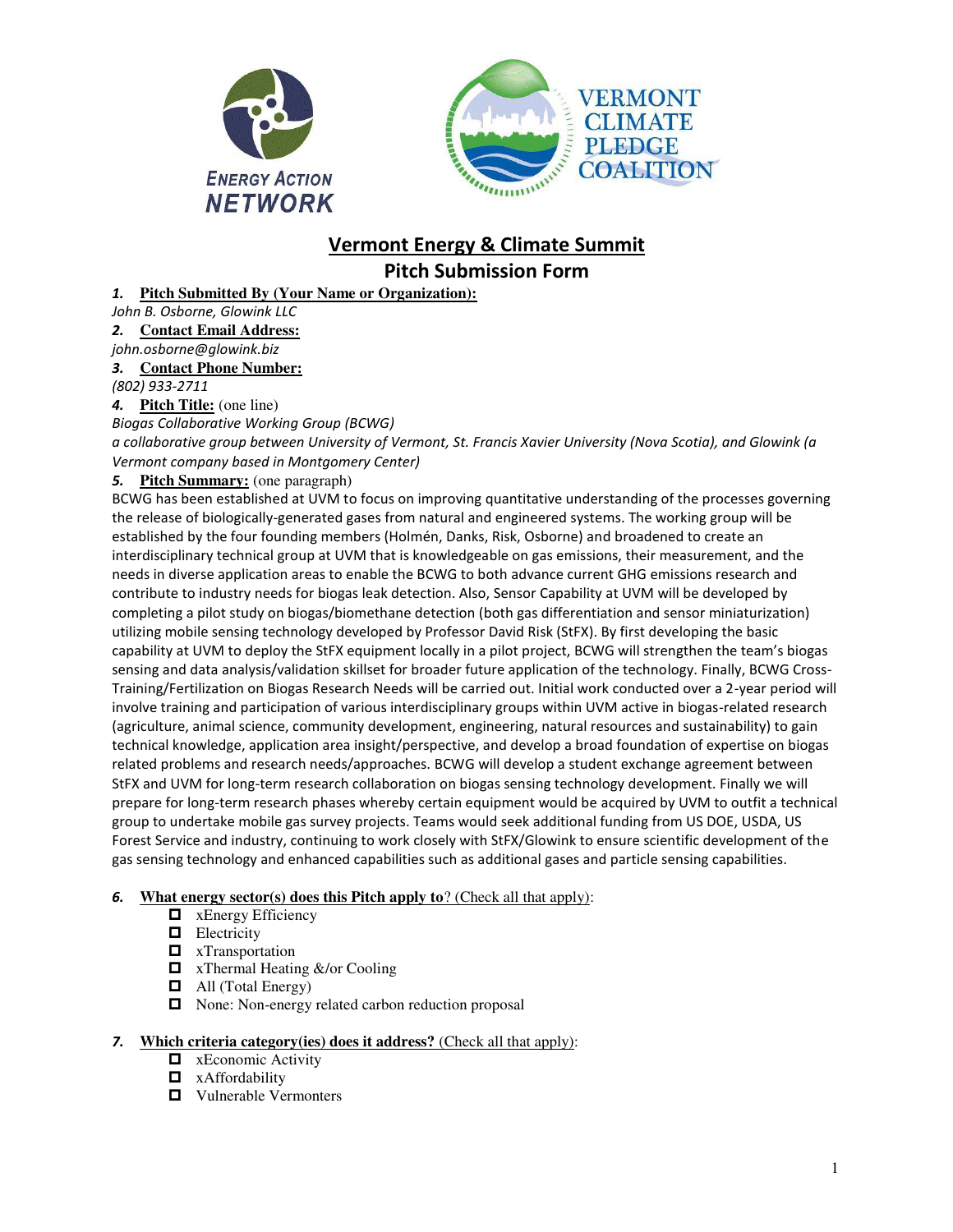- $\Box$  xOther (air quality and health)
- *8.* **Scale of impact on Vermont's energy and climate goals**: If this proposal came to fruition, how might it move the needle in helping to meet Vermont's energy and climate goals by 2025 and/or 2050? Please outline assumptions and, if available, provide calculations.

*Biogas converted to biomethane has the potential to represent 5% or more of natural gas consumption in Vermont, significantly reducing methane emissions. The Renewable Natural Gas (RNG) program recently issued by the Vermont PUC is a major incentive to increase the supply of biogas/biomethane in Vermont and also in other States. LincolnRNG, a project on the 3,000-acre Goodrich Farm in Salisbury, Vermont was approved in May 2015 to convert dairy farm manure, corn silage and local brewery waste to RNG using an anaerobic digester [VTDigger 2016]. Vermont Gas Systems plans to blend this biomethane with RNG from existing solid waste facilities outside Vermont (i.e. upstate New York) with the traditional fossil fuel supply in their pipeline system.* 

*Sources of biogas are agricultural based (farm digesters), landfills, water treatment plants, etc. Uses of biomethane include substitution of pipeline gas, LNG for heavy duty trucks, ethanol, and potentially jet fuel. BCWG's initial objectives are twofold, the focus being:* 

*1. differentiation of biogas from natural gas (a safety issue relating to source of a leak),* 

*2. development of miniaturized gas sensors to affix to vehicles, including biomethane transporting trucks and drones, to acquire and store continuously gas data which would be uploaded to the Cloud when connected allowing a master algorithm to interpret the data autonomously.* 

*Once there 2 objectives have been achieved (2 years) the BCWG will expand into other methane and greenhouse gas reduction programs worldwide, expanding members internationally.*

*9.* **Benefits/costs of this proposal for Vermont and Vermonters**: Including, where possible, economic, financial, social, and environmental.

*BCWG's R&D is aimed at helping the biogas/biomethane industry expand in Vermont, the US northeast, and worldwide. The biogas industry will have positive effects on the economy, education, investments, and environmental including health* 

*A highly proficient scientific and technical base will be developed at UVM, collaborating with Glowink and StFX. Glowink's expertise is in international energy and all aspects of Carbon Capture, Utilization, & Storage, including introducing Cansolv Technologies (now Shell) to SaskPower which culminated in the world's largest post combustion plant capturing 3,000 t/d of CO2 from the Boundary Dam, SK coal-fired power plant flue gas, pipelining and injecting supercritical CO2 into the Weyburn oil field for EOR.* 

*StFX and Glowink have worked together for over a decade. StFX is a world leader on detecting extremely small levels of gas emissions at the ppb level, much lower than an operator would be checking for and possibly a precursor to a larger event (leak). The algorithms developed by StFX allow the mobile detection systems (in a pickup truck acquiring data on the fly) to not only detect gas anomalies in real time but also provide an indication of the source since GPS and wind machines are utilized. See link below:* 

 *http://fluxlab.ca/* 

*An example of a Glowink/StFX project is MSEEL, funded by the DOE, see link below: https://basil.stfx.ca:5001/sharing/au5i0NyqB*

*StFX and Glowink intend to support technically BCWG and establish an exchange student program to transfer expertise and eventually sensor equipment so that UVM could operate independently, and remain scientifically and technically up-to-date.* 

*10.* **Decision-makers necessary for this proposal to be adopted or move forward (e.g.,** Legislature, Governor, a regulatory agency, a business, organization, media outlet, or financing institution, etc.)

*BCWG believes that once the initial objectives have been met that BCWG will be able to self sustain itself and continue to expand. During the first 2 years it will be necessary to secure limited funding and so we have applied for a Gund Institute Catalyst Award. We believe that the initial R&D will be of interest to industry in Vermont, the rest of the US, Canada (especially Quebec where biogas projects are developing), and abroad, leading to R&D funding and contract project work.*